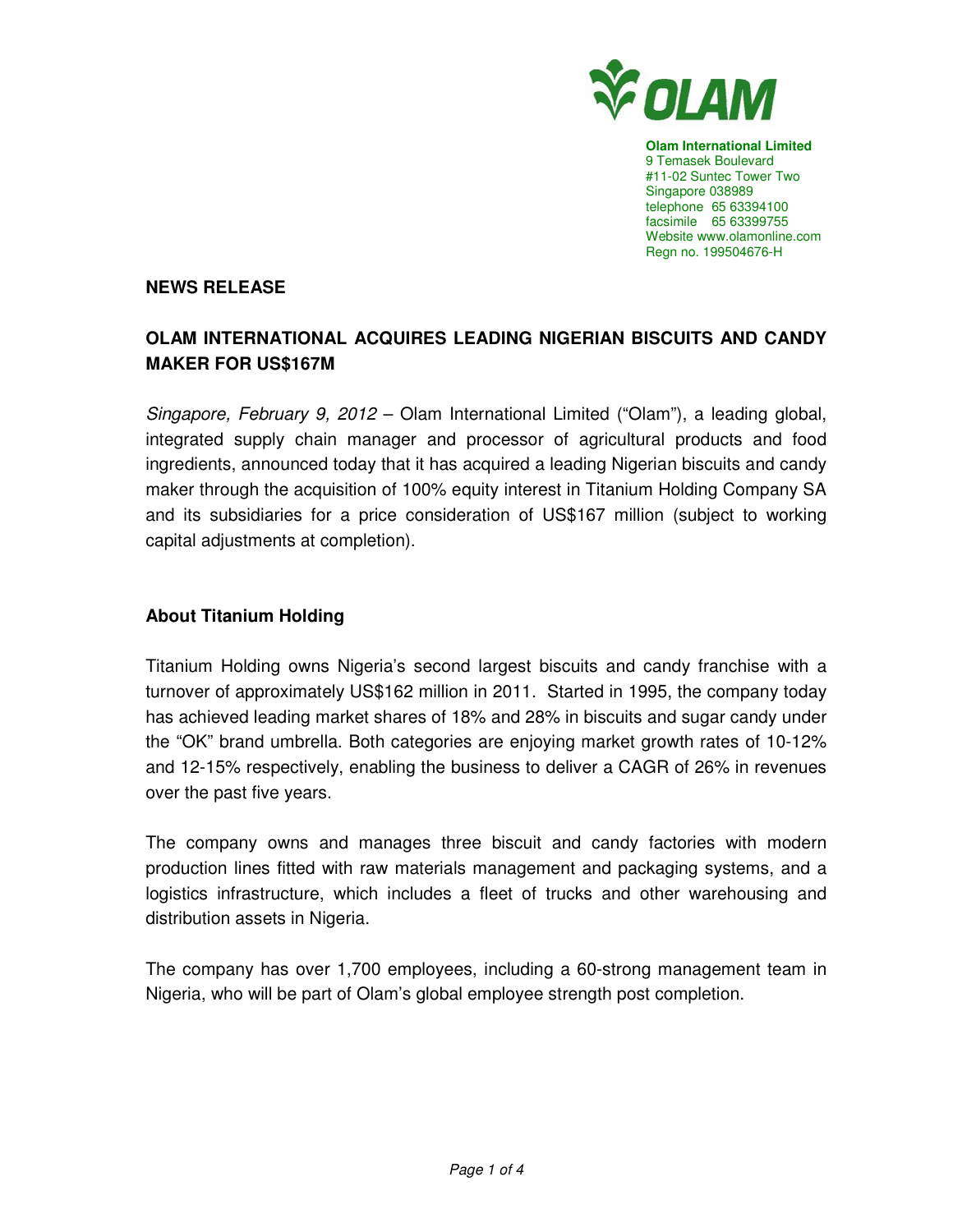

#### **Investment Rationale**

As outlined in its revised corporate strategy in 2011, Olam's Packaged Foods business, one of its 'latent assets', is expected to grow and contribute at least US\$100 million to Olam's profits by FY2016. Its Packaged Foods strategy is based on leveraging its strong African footprint, local context and insight, back-end synergies across raw material sourcing, processing, logistics, warehousing and existing distribution infrastructure to benefit from the growth opportunity offered by the rapidly growing population, changing demographics and consumption habits of African consumers.

Over the past five years, Olam has developed an effective retail sales and distribution structure, and executed a differentiated product development and marketing strategy in selected categories and markets. The choice of markets and strategies has been based on category size and growth rates, margin attractiveness, synergies with Olam's core portfolio and capability sharing across the chosen categories. Today, Olam has established regional brand and market leadership positions in multiple consumer categories such as Tomato Paste, Pasta, Noodles and Seasonings, across targeted markets in West Africa, which include Nigeria, Ghana, Cote d'Ivoire, Mali, Burkina Faso, Togo and Niger.

Biscuits and candy are large and fast growing categories in Nigeria, which is the second largest market in Africa in packaged foods consumption. As these segments are fairly consolidated within Nigeria, an acquisition of a leading player would a market leadership position without creating excess capacity or competition.

# **Strategic Fit**

The acquired business with its brand equity, management bench strength and operating assets, is a good strategic fit to the Packaged Foods business in Nigeria. Its leading position and scale in these categories offers significant sales and distribution synergies with Olam's current portfolio of categories and provides a platform through which Olam could further develop efficiencies in manufacturing, product innovation and branding, which are the critical success factors for achieving higher market shares and profit margins.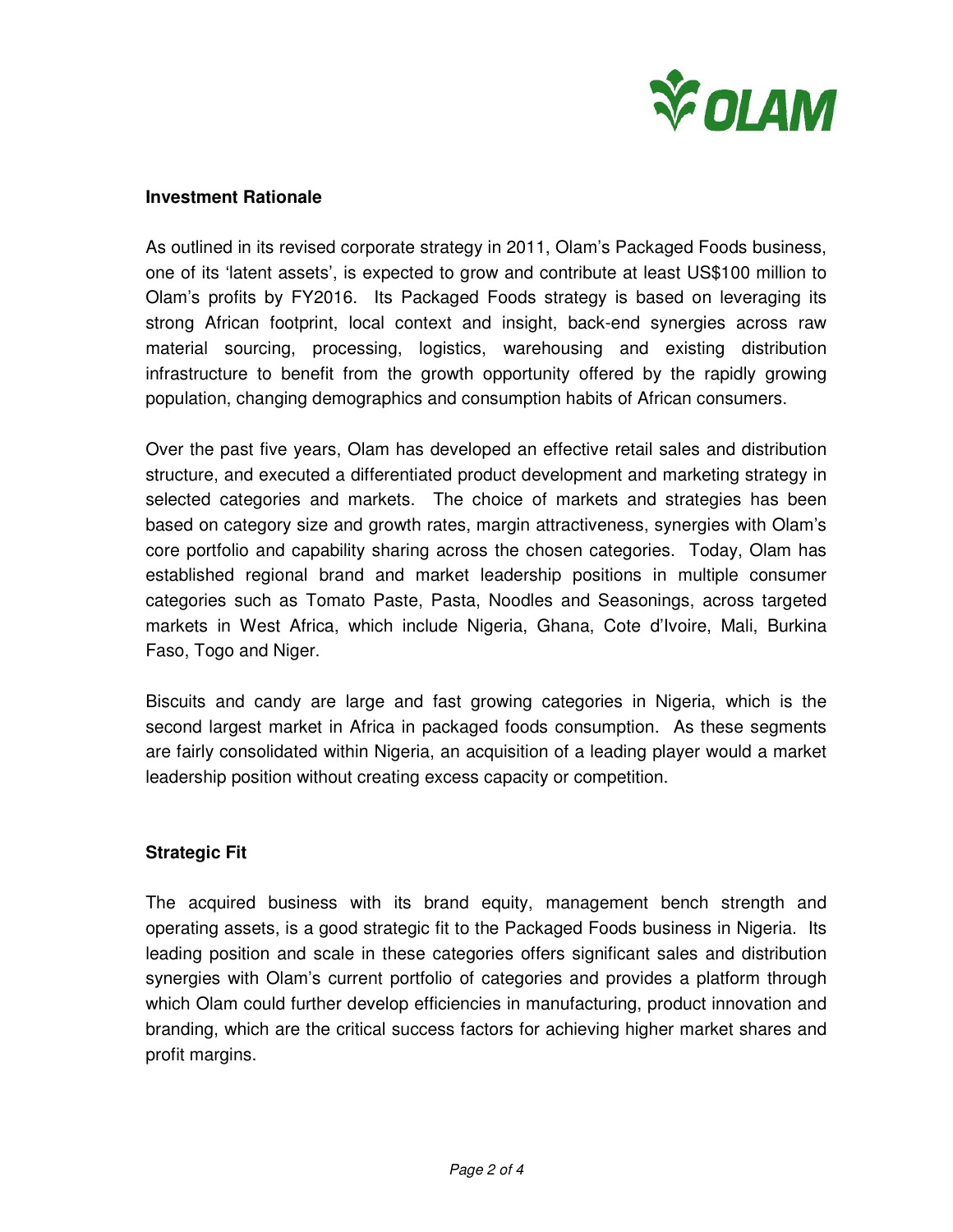

Olam also expects to leverage their manufacturing infrastructure in Nigeria to establish a biscuits and candy export hub into other West African markets to achieve greater economies of scale.

In addition, the business provides Olam with opportunities to realise back-end supply chain synergies in the sourcing of key raw materials, logistics and warehousing infrastructure, and better utilisation of excess capacity in the company's truck fleet to transport its full complement of products.

Olam's Senior Vice President and Head of Packaged Foods, M Ramanarayanan said: "This acquisition presents a unique opportunity for our Packaged Foods business to scale up and move immediately into a leadership position in two attractive packaged foods categories in the largest consumer market in West Africa. The transaction is also immediately management, earnings and cash flow accretive.

"We believe the combined capabilities of Olam and OK Foods will offer a differentiated approach to addressing the needs of the market by putting together the best practices in manufacturing, product development and innovation, branding and marketing, with deep local insight into the business," he added.

# **Financial Impact**

Funded through internal accruals and borrowings, the acquisition is immediately earnings and cash flow accretive to Olam.

Olam expects to deliver 17-18% in EBITDA margin and generate in excess of 29% Equity IRR on this investment.

. . . . .